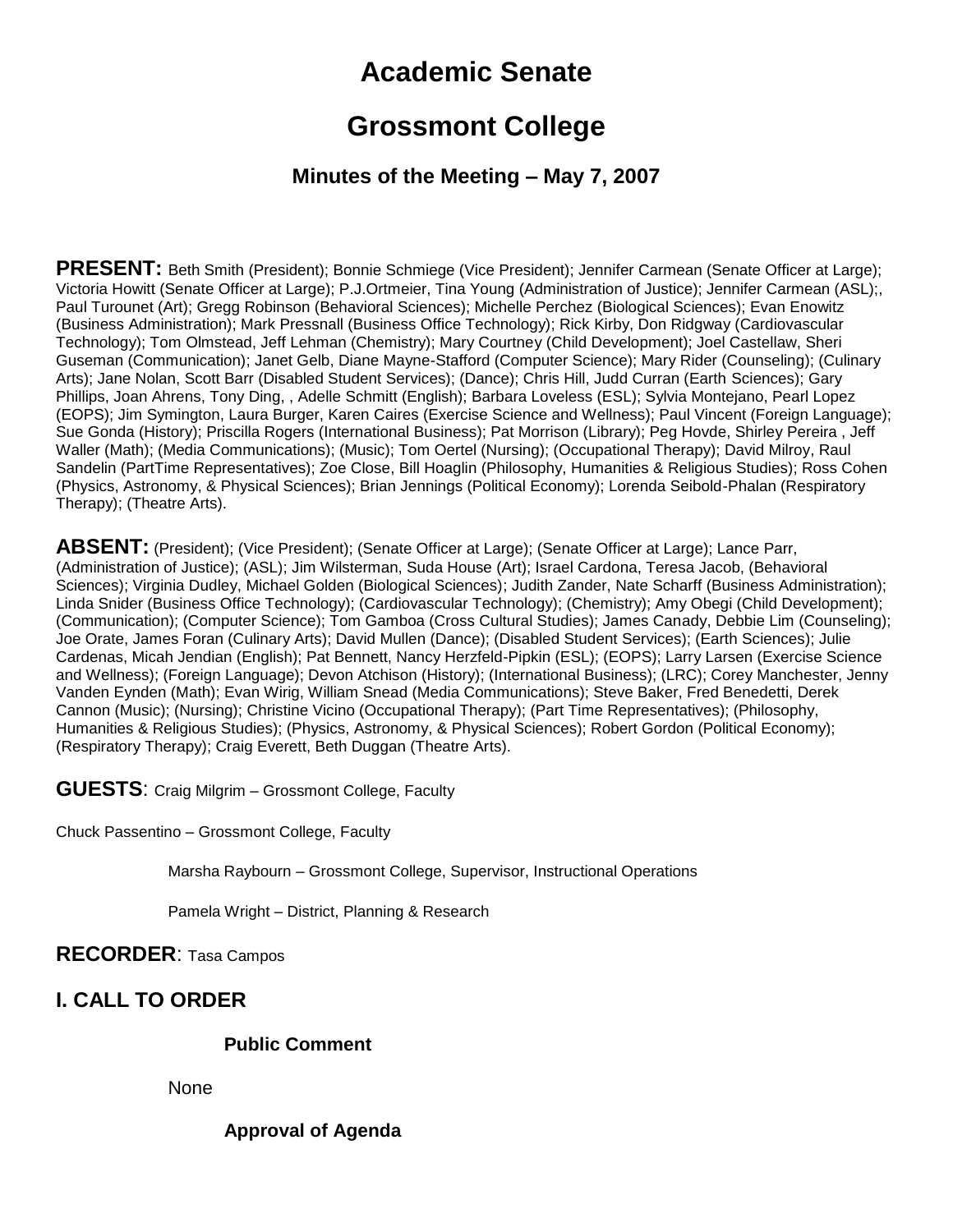Beth noted Item #A – Proposal from CCC to Modify the Composition of the Curriculum & Academic Program Review Committees, has been pulled from the agenda until further notice.

A motion was made to approve the day's agenda with the above change.

M/S/U Pereira/Waller

### **Approval of Minutes from April 30, 2007**

Raul Sandelin noted a correction under President's Report, Item #A – Election Results. It was stated "With Raul being elected as a Senate Officer at Large, his Part Time Representative slot is now vacant and will be open in the fall." This statement should read, "His Part Time Representative slot will be open in the fall." Raul does not take his new seat until June 1, 2007.

A motion was made to approve the minutes with the above change.

M/S/U Montejano/Barr

## **II. PRESIDENT'S REPORT**

### **Recognition**

Beth welcomed everyone to and thanked them for coming to the last senate meeting of the semester. Beth thanked all the chairs of the seven senate committees for their hard work all year. She presented Chris Hill a certificate for her hard work as the Curriculum Co-Chair and noted Sue Gonda would be taking over the co-chair seat next year as Chris takes over her new Academic Senate President role.

Next. Chris Hill, as the incoming Academic Senate President, presented Craig Milgrim, Jennifer Carmean, Victoria Howitt, Bonnie Schmiege, and Beth Smith certificates and thanks for the hard work they have done for the Senate the past few years. The group received a round of applause.

The Senate Officers honored Beth Smith by presenting her the following resolution:

# **Resolution of Appreciation and Commendation for Beth Smith,**

## **Grossmont College's Academic Senate President, 2003-2007**

Whereas, Beth Smith has been an outstanding Academic Senate President at Grossmont College for two terms exhibiting leadership in all areas of Academic and Professional matters;

Whereas, Beth Smith's great diligence and dedication on numerous shared governance committees presented the "faculty voice" on many pertinent and critical issues;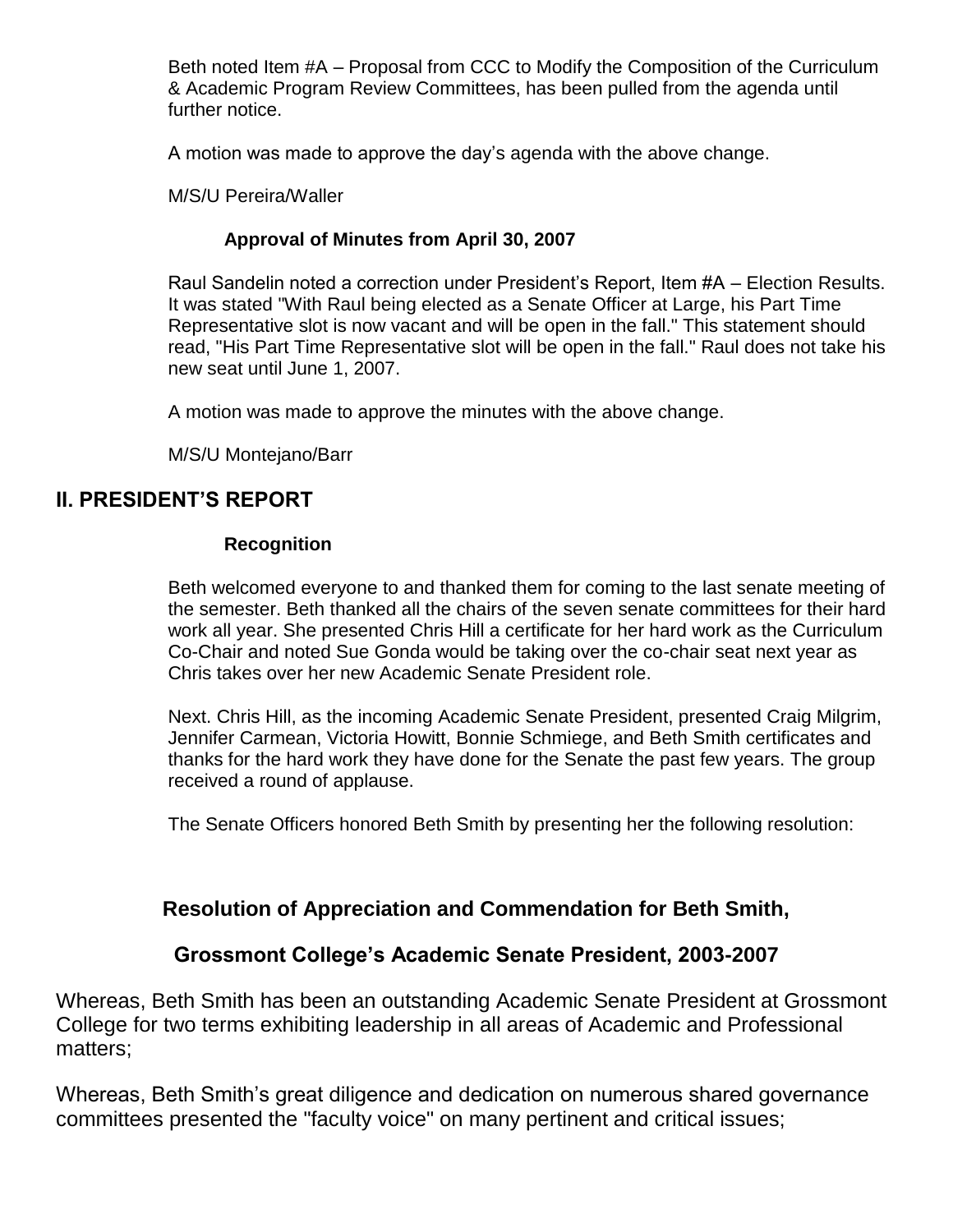Whereas, Beth Smith's consistent expression of faculty concerns at every GCCCD Governing Board meeting gave faculty the strength and inspiration to persevere in the pursuit of academic excellence;

Whereas, Beth Smith's approachable communication style permitted the expression of faculty concerns and ideas which encouraged greater participation in the governance process;

Whereas, Beth Smith kept up-to-date and informed about statewide Academic Senate protocol and issues for the purpose of improving governance at Grossmont College;

Whereas, Beth Smith tirelessly fought for Grossmont College students by focusing on their educational needs;

Whereas, Beth Smith was willing to question district-wide policies and procedures in the face of pressure to remain silent or suffer the consequences;

Whereas, Beth Smith's ability to be a "team player" and work closely with the other senators provided a model of shared governance at it's best;

Whereas, Beth Smith's made the noble choice to spend considerable personal time and money to advance the cause of the college and its faculty;

Whereas, Beth Smith's sense of fun and camaraderie made being an Academic Senate officer a very positive experience in times of duress;

Resolved, That the Academic Senate of Grossmont College express it's enormous appreciation for the contributions made by Beth Smith to the faculty, staff and students of Grossmont College;

Resolved, That the Academic Senate of Grossmont College commends Beth Smith for her leadership ability and the courage and conviction she displayed during difficult times;

A motion was made to suspend the rules and move the item to Action.

M/S/U Rider/Enowitz

The motion passed.

A motion was made to approve the resolution.

M/S/U Rider/Schmiege

The motion passed.

Beth thanked everyone for the support and help over the last few years. She expressed the importance of supporting and assisting the new Senate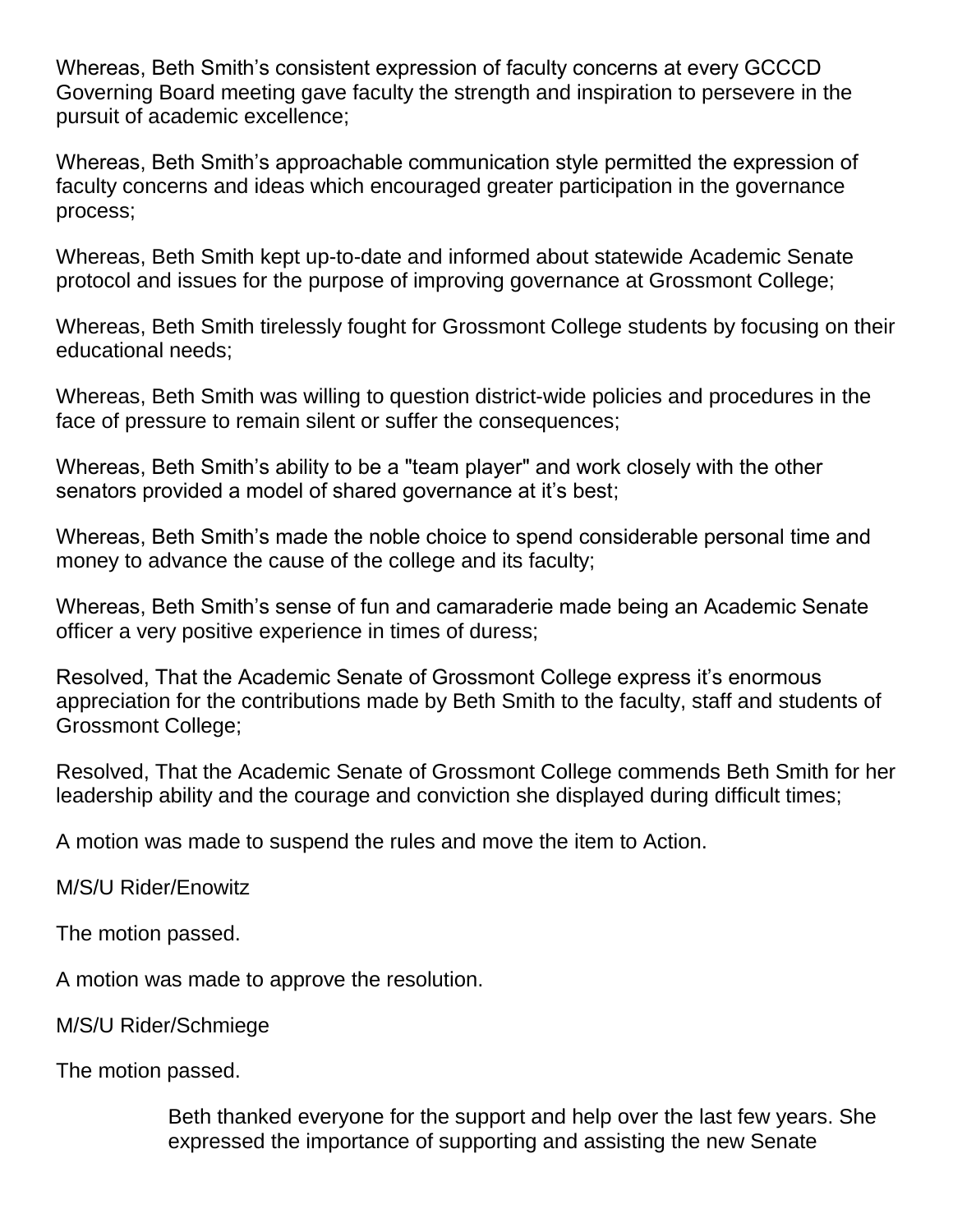President and Officers and the importance of attending the Senate meetings and staying involved.

## **Selection of College President**

Beth reported the Search Committee for the Grossmont College President interviews completed last week. The committee submitted five candidates forward. It is tentatively scheduled to have the candidate forums on Wednesday and Thursday of next week late in the day and early evening to accommodate all who wish to attend. The plan is to have a new president in place by July 1. The group discussed the process and possibilities that may occur.

### **Other**

Beth share this week is Nurse's Week.

## **III. COMMITTEE REPORTS**

None

### **IV. ACTION ITEMS**

#### **Proposal from CCC to Modify the Composition of the Curriculum & Academic Program Review Committees – Attachment #1**

Beth noted this item had been pulled from the agenda until a later date.

#### **Proposal from Curriculum Committee – Attachment #2**

The proposal from the Curriculum Committee has come to the Senate at the last two meetings for information and discussion. The group briefly reviewed.

A motion was made to approve the proposal.

M/S/P Burger/Schmiege

There was one abstention. The motion passed.

#### **District Institutional Planning and Research Committee – Attachment #3**

The group reviewed Attachment #3, information on the Institutional Planning and Research Committee. The information included the Charge, Chair, Composition and Meeting Schedule of the committee.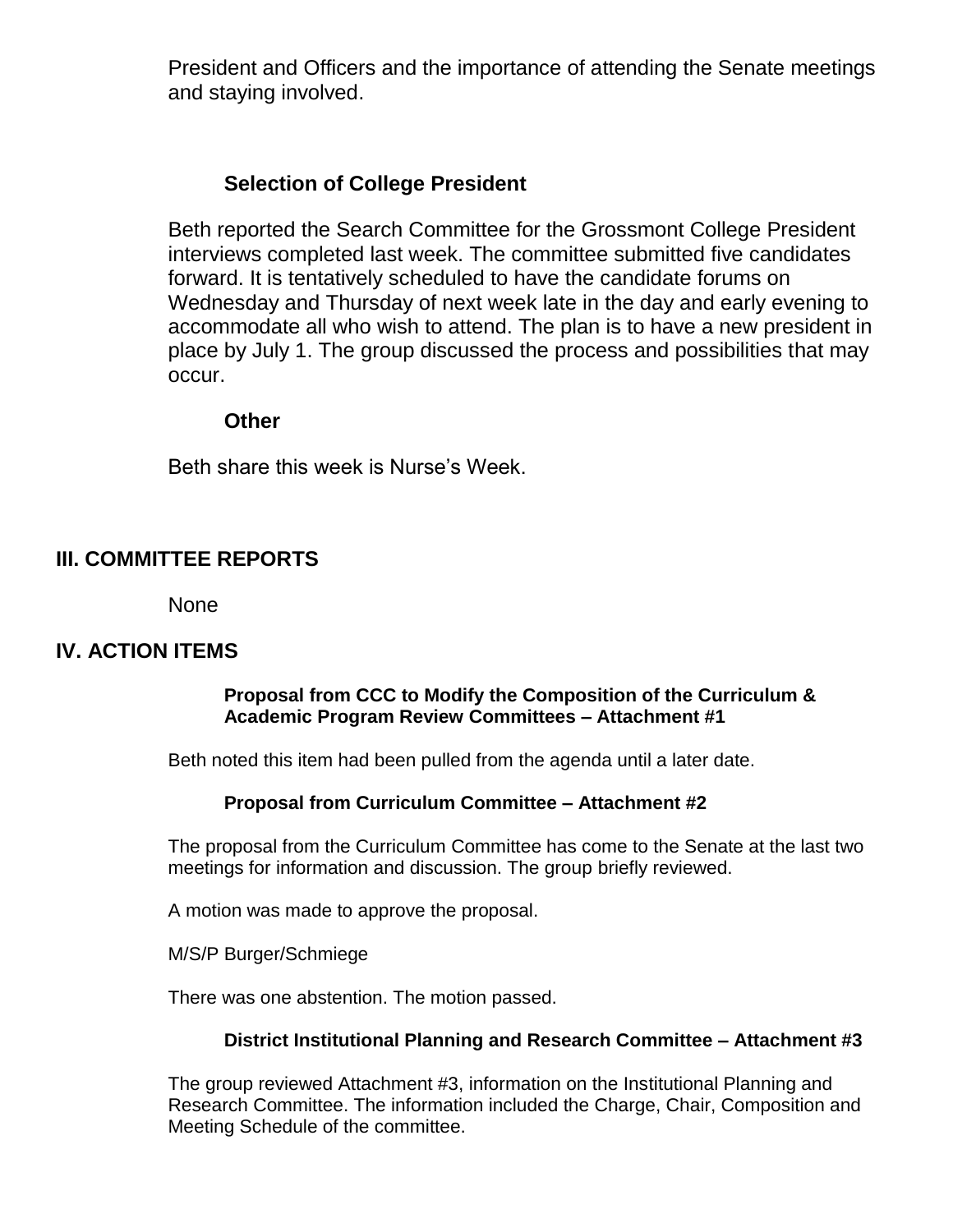A motion was made to approve the committee.

M/S/ Hill/Barr

The group discussed the following:

- No part time faculty representation.
- •□Only one faculty representative from each college.
- $\bullet$  The 2/3 majority.

It was suggested two additional faculty and one part time faculty be added. Pam Wright from the District Planning and Research noted this is not a new committee but it is being modified. Concerns were expressed about no United Faculty being represented. It was noted no union representation has been included on the committee.

A motion was made to amend the first motion of approval with the changes that two faculty, one part time faculty and one United Faculty be added to the committee composition.

#### M/S/P Milroy/Carmean

There was one nay and one abstention. The motion passed.

### **Approval of the Accreditation Self-Study**

Chuck Passentino reviewed the timeline of the Accreditation Self-Study Plan. The plan is going to the Board next week as an Action Item. The group discussed the concern of changes being made during the summer break and no more Senate meeting scheduled until next semester.

A motion was made to approve the Accreditation Self-Study as it is and direction given to the new Senate Officers to review and determine the approval of any MINOR changes that may be made.

M/S/U Hoaglin/Hill

A motion was made stating if any changes are made to the current approved version, both the old and new Senate Officers will review and determine if the changes are substantial and if so a Special Senate meeting will be required and called.

M/S/U Hill/Montejano

The Accreditation Team will visit in October, 2007.

### **V. INFORMATION ITEMS**

None

**VI. OTHER**